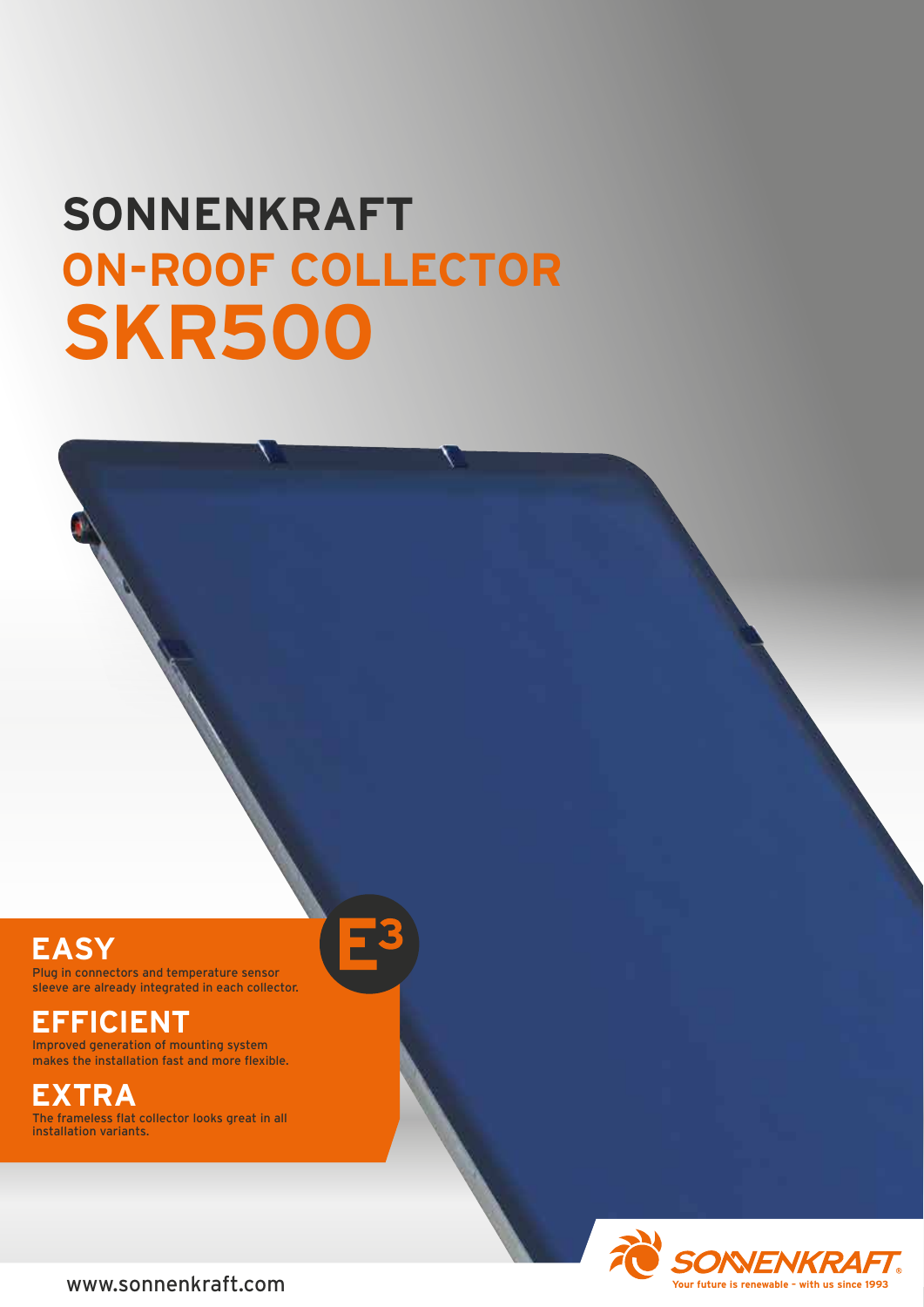

# **SKR500**

The exclusive SONNENKRAFT SKR500 collector combines the latest technology with established know-how. The SKR500 is the first collector with a frameless design and extremely fast Plug & Flow® installation. The mounting system allows fast installation using only few standard tools. The flat, lightweight and frameless collector looks good in all standard installation variants.

The next generation of the unique SKR500 collector includes an improved mounting system which makes the installation even easier, faster and better-looking than before. An efficiency  $h_0$  of 82% makes it one of the best performing collectors on the market.

#### **WHAT IT DOES**

The solar thermal collector absorbs the radiation from the sun and converts it into usable energy to produce domestic hot water, room heating and swimming pool heating.

#### **HOW IT WORKS**

The solar radiation passes the glass and is converted into thermal energy and the liquid inside the absorber is heated up. The high efficient coating of the absorber ensures highest possible absorption and minimum emission – even on cloudy days.



#### **GREAT DESIGN NOW CLOSER TO THE ROOF**

The frameless flat collector looks great in all installation variants. The new roof mounting system for parallel mounting (left) enables a perfect and harmonic integration of the collector field on the roof. The distance between the collectors and the roof is minimized for an even more aesthetic look.

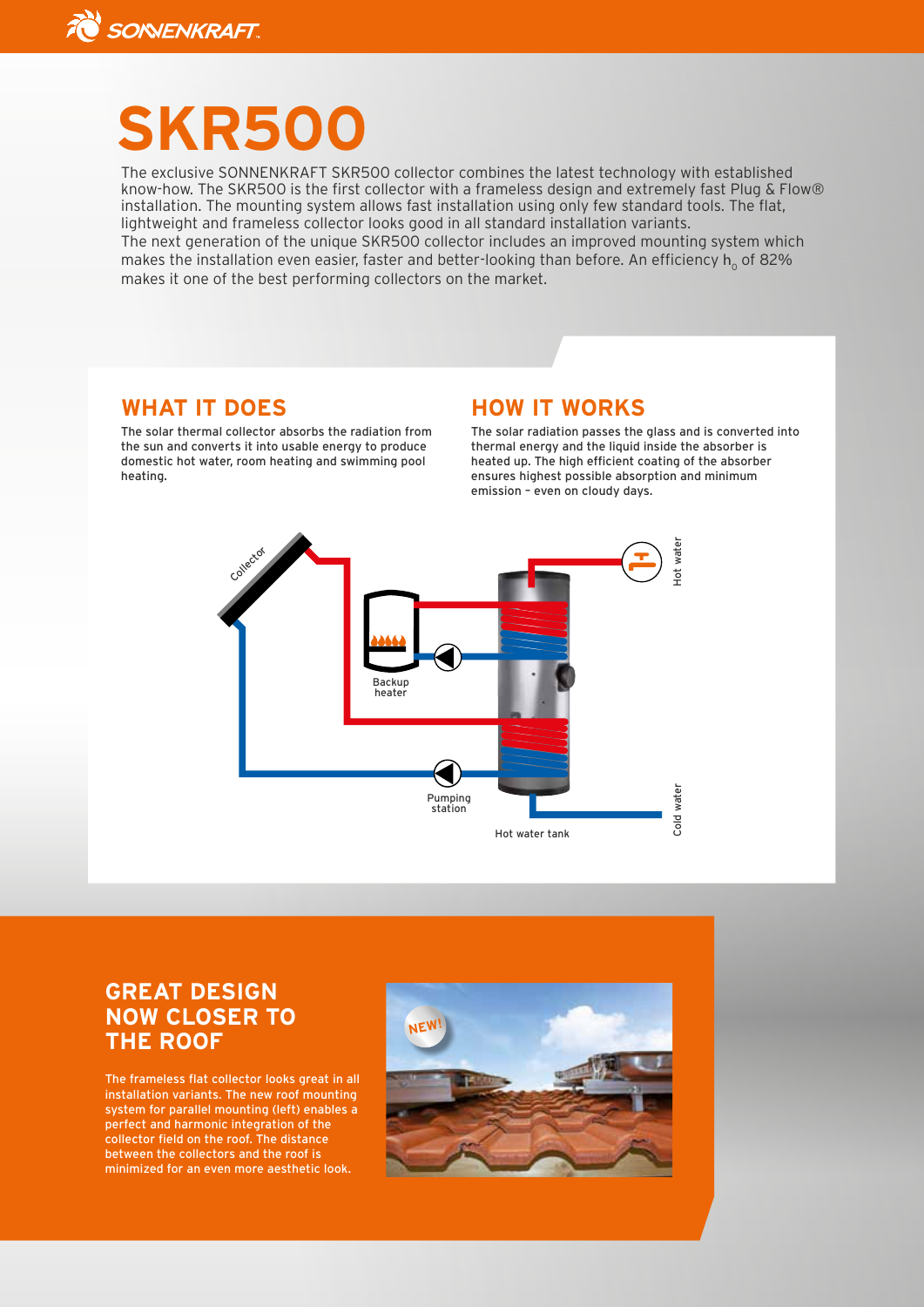#### **YOUR BENEFITS**  $E^{3\ell}$ **AS AN INSTALLER**

#### **EASY**

Plug-in connections for a faster and safe hydraulic connection.

#### **EFFICIENT**

Easier installation due to height adjustable mounting brackets and support profiles with integrated sliding safety.

#### **EXTRA**

Adjustable tilt from 35° - 50°.

## **YOUR BENEFITS AS A CUSTOMER**



Variety of mounting systems for every roof.

**EFFICIENT** Higher solar yield due to adjustable tilt of the collector mounting system.

**EXTRA** Low distance to the roof effects in a great look on the roof.

#### **IMPROVED SAFETY**

The new slideprotection ensures an easier and faster installation. New glass fixings fulfill safety requirements of country specific building regulations.



#### **PLUG & FLOW**

For all main applications you can mount the SKR500 with very few tools. Now it is much easier and faster - plug-in connectors and temperature sensor sleeve are integrated in each collector.



# **35° - 50°**

#### **EASY MOUNTING & HIGH FLEXIBILITY**

The SKR500 has the widest range of mounting systems of all SONNENKRAFT collectors and is so the best solution for every roof. Now an improved generation of mounting systems makes the installation easier and more flexible again.